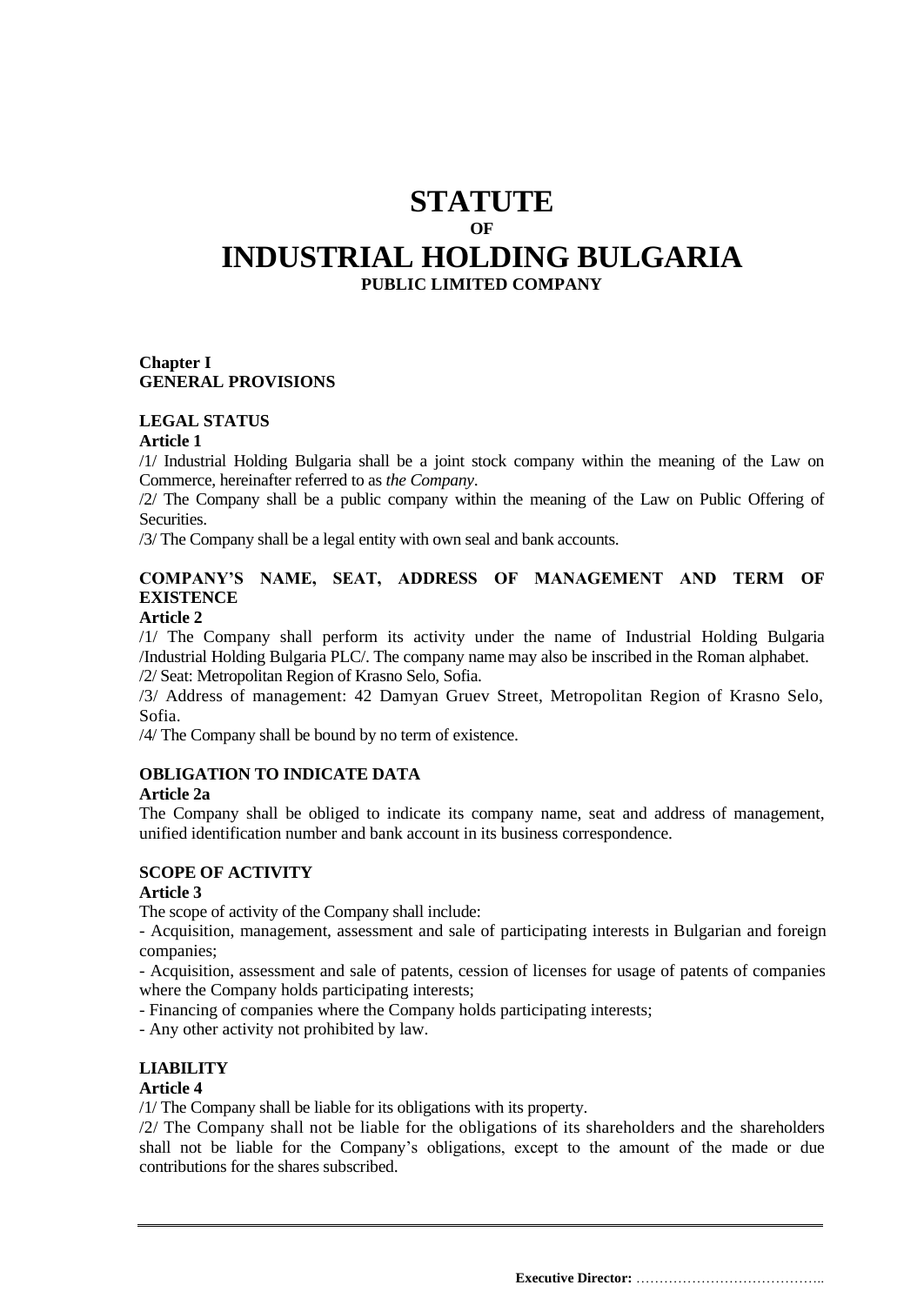## **BRANCHES**

## **Article 5**

/1/ The Company may register branches and representation offices in compliance with the provisions of the effective legislation.

/2/ The branches of the Company shall be indicated by means of adding the word "branch" and the name of the settlement where the seat of the branch is located to the Company's name.

## **Chapter II REGISTERED CAPITAL AND SHARES**

## **REGISTERED CAPITAL**

## **Article 6**

The registered capital of the Company shall amount to BGN 96 808 417 /ninety-six million eight hundred and eight thousand four hundred and seventeen Bulgarian leva/.

## **SHARES**

## **Article 7**

/1/ The Company's registered capital shall be divided into 96 808 417 /ninety-six million eight hundred and eight thousand four hundred and seventeen/ dematerialized registered voting shares, each having nominal value of BGN 1 /one Bulgarian lev/.

/2/ Each share under Article 7, Paragraph l shall give its holder right to vote, right to dividend and right to liquidation quota proportional to its nominal value.

/3/ The right to vote in the General Meeting of Shareholders shall be effective upon full payment of the issue value of each share and after entering the increase of the registered capital of the Company into the Commercial Register.

/4/ The amount of the annual dividend related to the shares under Article 7, Paragraph l shall be determined by the General Meeting of Shareholders.

/5/ In compliance with the special provisions of law, the Company may also issue preference voting or non-voting shares, giving right to additional or guaranteed dividend and redeemable shares.

## **PAYMENT OF SUBSCRIBED CAPITAL**

## **Article 8**

/1/ Each shareholder shall be obliged to pay the full issue value of the shares subscribed by it.

/2/ A shareholder who fails to pay the due contributions within the prescribed term shall owe the Company a penal interest on the outstanding amount equal to the statutory one for the period of the delay.

## **TEMPORARY CERTIFICATES /DEPOSITARY CERTIFICATES/**

## **Article 9**

For the shares subscribed under the terms and conditions set out herein, the shareholders shall receive Temporary Certificates /Depositary Certificates/ in compliance with the provisions of the effective legislation.

## **TRANSFER OF SHARES**

## **Article 10**

/1/ The transfer of the shares under Article 7, Paragraph l shall be effected in compliance with the provisions of the effective legislation.

/2/ All Bulgarian and foreign individuals and legal entities may acquire shares of the Company in compliance with the provisions of the effective Bulgarian legislation.

**Executive Director:** …………………………………..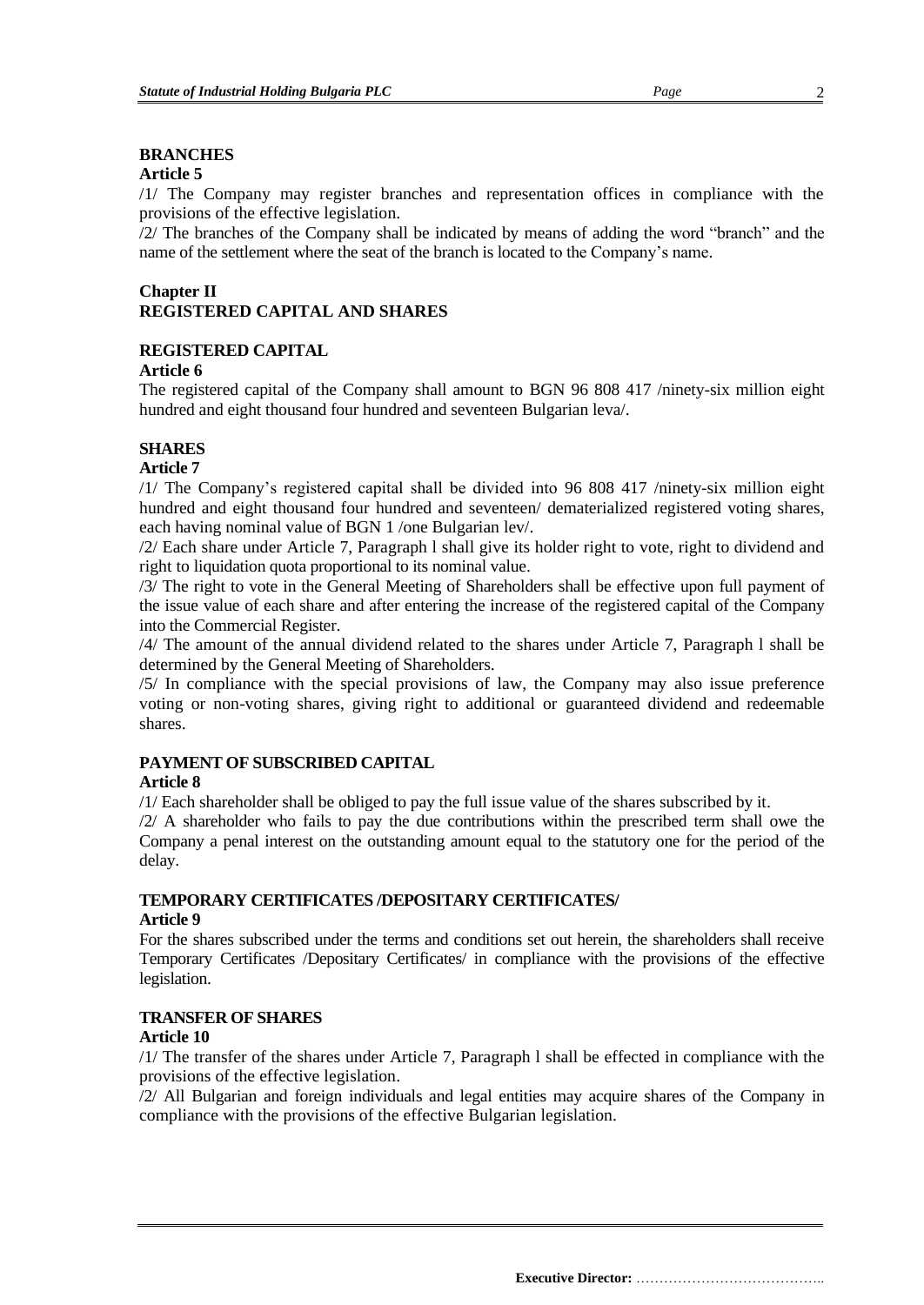## **BOOK OF SHAREHOLDERS**

#### **Article 11**

Central Depositary AD shall keep the Book of Shareholders of the Company under the terms and conditions provided for by law.

## **CAPITAL INCREASE**

## **Article 12**

/1/ The Company's registered capital may be increased at a decision of the General Meeting of Shareholders by means of issue of new shares or conversion of convertible bonds into shares.

/2/ In case of increase of the registered capital of the Company by means of issue of new shares, rights for subscription of shares within the meaning of the Law on Public Offering of Securities shall be accordingly issued. One right shall be issued for each share issued.

/3/ If the new shares are to be sold at a price higher than the nominal one, their minimum selling price shall be specified in the decision of the General Meeting of Shareholders.

/4/ The increase of the registered capital shall be permissible only after full payment of the registered capital specified in the Statute.

/5/ Each shareholder shall be entitled to acquire a portion of the newly issued shares corresponding to the shareholder's interest in the registered capital prior to the increase. This shareholder's right cannot be restricted or redeemed by a decision of the General Meeting of Shareholders.

/6/ As to the terms and conditions for subscription of shares, trading in rights and issue of warrants or convertible bonds, the provisions of the effective legislation shall apply.

/7/ The General Meeting of Shareholders may decide to increase the registered capital by means of transformation of a portion of the Company's profit into registered capital. This decision shall be made within 3 /three/ months after approval of the Annual Financial Statements for the previous year and with a majority of ¾ /three thirds/ of the votes of shares represented at the particular session of the General Meeting of Shareholders.

/8/ In case of increase of the registered capital by means of transformation of profit or reserves of the Company into registered capital, the newly issued shares shall be acquired by the shareholders in accordance to the kind of share and corresponding to the respective participating interest prior to the capital increase.

/9/ In case of issue of warrants within a term to be determined by the General Meeting of Shareholders, each shareholder shall be entitled to acquire a portion of them corresponding to its participating interest prior to their issue.

/10/ The registered capital of the Company cannot be increased by means of in-kind contributions or conditionally at a decision of the General Meeting of Shareholders or a decision of the Management Board in compliance with Article 196, Paragraph 3 of the Law on Commerce. The restriction under the previous sentence shall not apply in case that:

a/ The Company is imposed a compulsory measure requiring increase of its registered capital under condition /in compliance with Article 196, Paragraph 3 of the Law on Commerce /;

b/ The increase of the registered capital under condition /in compliance with Article 196, Paragraph 3 of the Law on Commerce/ is necessary for a merger, tender offering for exchange of shares or guaranteeing the rights of the holders of warrants or convertible bonds.

## **Article 12а**

/1/ Within 5 /five/ years as of 19.02.2018, on the basis of Article 196 of the Law on Commerce, following approval by the Supervisory Board, the Management Board shall be entitled to make decisions on increase of the registered capital of the Company up to BGN 150 000 000 /one hundred and fifty million Bulgarian leva/ through the issue of new dematerialized registered shares, including also the purpose of giving the holders of convertible bonds the rights to convert their bonds into shares.

/2/ The Management Board shall specify the following in the particular decision on capital increase following approval by the Supervisory Board, and namely: the increase amount and purpose, the number and type of new shares and the rights and preferences on such shares, as well as other increase realization procedures and terms and conditions related to the increase purpose (capital

**Executive Director:** …………………………………..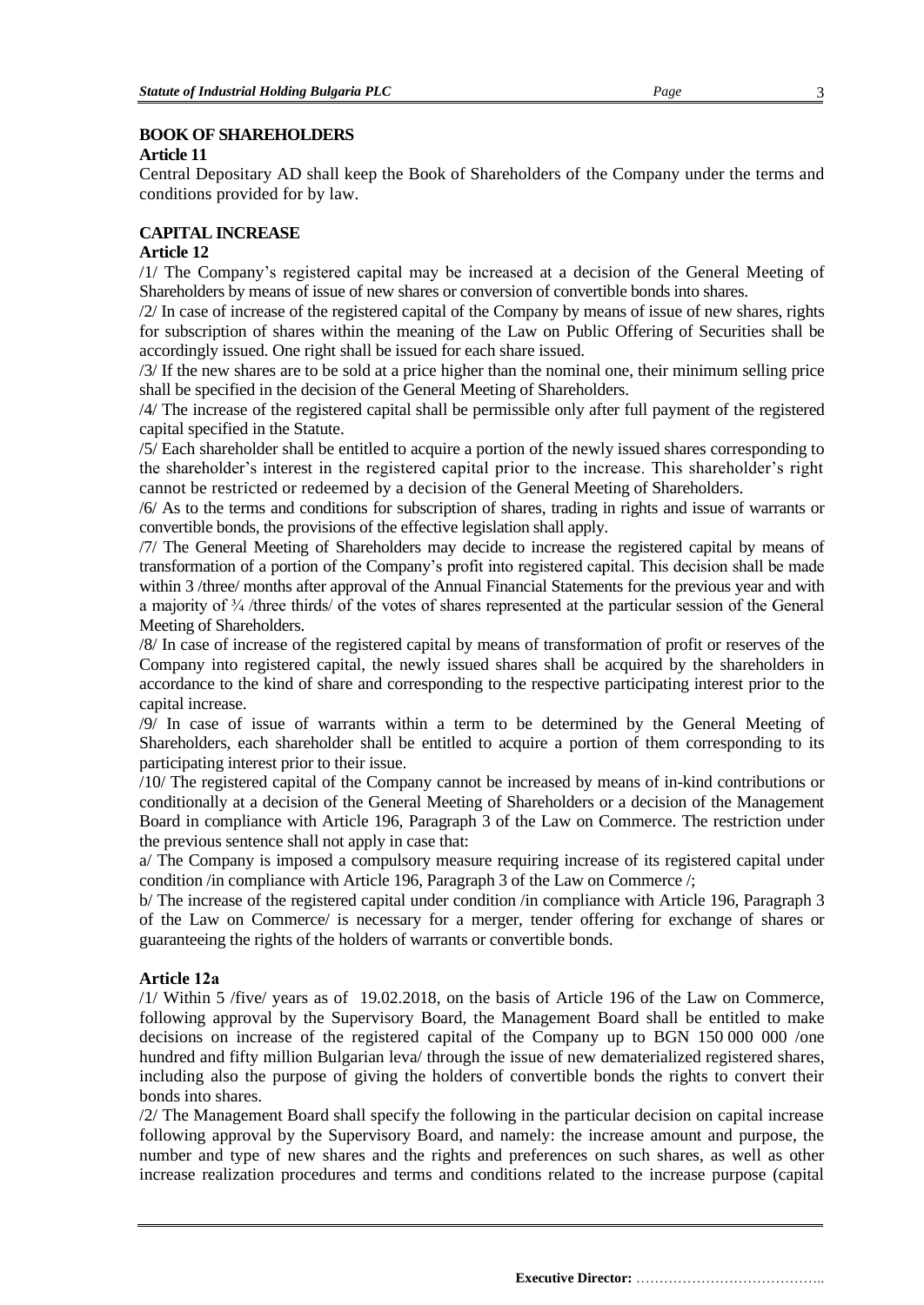raising, bonds conversion into shares), including: deadline for and terms and conditions on transfer of the rights within the meaning of §1, Item 3 of the Law on Public Offering of Securities, issued for the existing shares; the deadline for and terms and conditions on subscription of new shares; the issue value and the deadline for and terms and conditions on its payment; the investment intermediary to be assigned with the subscription realization; in case of bonds conversion into shares, it shall specify the conversion procedure and adjusted conversion price in compliance with the debenture loan terms and conditions; the Management Board shall specify any and all other details required for the capital increase realization in compliance with the applicable legislative documents.

## **CAPITAL REDUCTION**

## **Article 13**

/1/ The reduction of the Company's registered capital up to the minimum admissible one shall be made by a decision of the General Meeting of Shareholders.

/2/ A decision on reduction of the registered capital shall indicate the purpose and manner of such reduction.

/3/ The registered capital of the Company may be reduced through reduction of the nominal value of the shares.

/4/ The registered capital of the Company cannot be reduced by means of compulsory invalidation of shares.

## **ACQUISITION OF OWN SHARES**

## **Article 13a**

The Company may acquire shares issued by the Company only in compliance with the provisions of the effective legislation.

## **REDEMPTION OF SHARES**

## **Article 14**

The Company may redeem shares issued by the Company only in compliance with the provisions of the effective legislation.

## **BONDS**

## **Article 15**

/1/ The Company may issue bonds in compliance with the provisions of the effective legislation and this Statute.

/2/ A decision on issue of bonds shall be made by the General Meeting of Shareholders.

/3/ The conversion of bonds into shares shall be made by a decision of the General Meeting of Shareholders or a decision of the Management Board in compliance with Article 12a of this Statute subject to the provisions of the effective legislation.

/4/ Upon issue of convertible bonds, each shareholder shall be entitled to acquire a portion of them corresponding to the shareholder's interest in the registered capital of the Company prior to the increase and within a term specified by the General Meeting of Shareholders.

## **Chapter III COMPANY MANAGEMENT**

## **COMPANY'S BODIES**

## **Article 16**

Bodies of the Company shall be the General Meeting of Shareholders, the Supervisory Board and the Management Board.

**Executive Director:** …………………………………..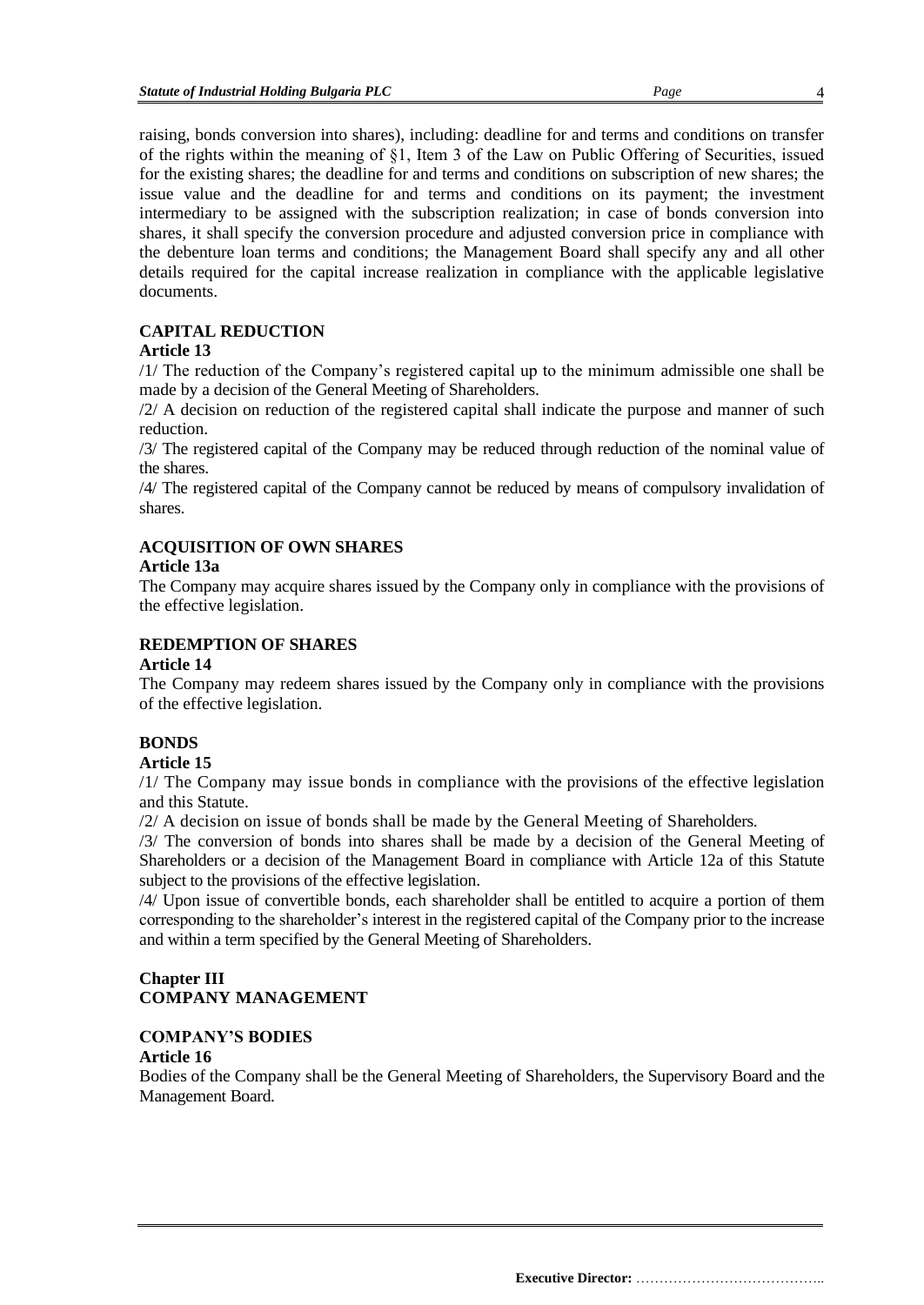## **GENERAL MEETING OF SHAREHOLDERS**

## **Article 17**

/1/ The General Meeting of Shareholders shall consist of all shareholders holding voting shares. The latter shall attend the sessions of the General Meeting of Shareholders in person or by proxy.

/2/ The right to vote at the sessions of the General Meeting of Shareholders shall be exercised by the persons entered into the registers of Central Depository AD 14 /fourteen/ days prior to the date of the particular session.

/3/ The members of the Management Board and the Supervisory Board shall participate in the proceedings of the General Meeting of Shareholders without voting rights, unless they are shareholders.

#### **COMPETENCE OF THE GENERAL MEETING OF SHAREHOLDERS Article 18**

The General Meeting of Shareholders shall:

- 1. Approve, amend and supplement the Statute of the Company;
- 2. Increase and reduce the registered capital of the Company;
- 3. Transform and wind up the Company;

4. Appoint and discharge the members of the Supervisory Board and determine their remunerations;

5. Appoint and discharge a registered auditor or a specialized auditing company;

6. Approve the Annual Financial Statements after their certification by the appointed registered auditor or the specialized auditing company;

7. Distribute the Company's profit;

8. Make decisions on and determine the manner of issue and subscription of bonds in compliance with the provisions of the effective Bulgarian legislation;

9. Make decisions on and determine the manner of issue and subscription of warrants and rights in compliance with the provisions of the effective Bulgarian legislation;

10. Appoint liquidators upon winding up of the Company, except in case of insolvency;

11. Exempt the members of the Management Board and the Supervisory Board from liability;

12. Make decisions on redemption of shares of the Company;

13. Make other decisions on issues within its competence as provided for by law of this Statute.

## **HOLDING OF THE SESSIONS OF THE GENERAL MEETING OF SHAREHOLDERS Article 19**

/1/ The sessions of the General Meeting of Shareholders of the Company shall be held at its registered seat.

/2/ The regular session of the General Meeting of Shareholders shall be held not later than the end of the first half of the year following the reporting year.

/3/ In case that the loss of the Company exceeds ½ /one half/ of the registered capital, a session of the General Meeting of Shareholders shall be held within 3 /three/ months as of loss identification.

/4/ The General Meeting of Shareholders shall elect a chairperson, a secretary and a teller.

## **CONVOCATION OF THE GENERAL MEETING OF SHAREHOLDERS Article 20**

/1/ The General Meeting of Shareholders shall be convened by the Management Board or the Supervisory Board or at the request of shareholders holding shares representing at least 5% /five per cent/ of the registered capital of the Company for over 3 /three/ months.

/2/ In case that the request of the shareholders holding at least 5% /five per cent/ of the registered capital is not satisfied or a session the General Meeting of Shareholders is not held within 3 /three/ months as of the request filing, the competent registration court of the Company shall convene the General Meeting of Shareholders or authorize the shareholders demanding the convocation or a representative of theirs to do so. The fact that the shares are held for over 3 /three/ months shall be proved before the court by means of a notarized declaration.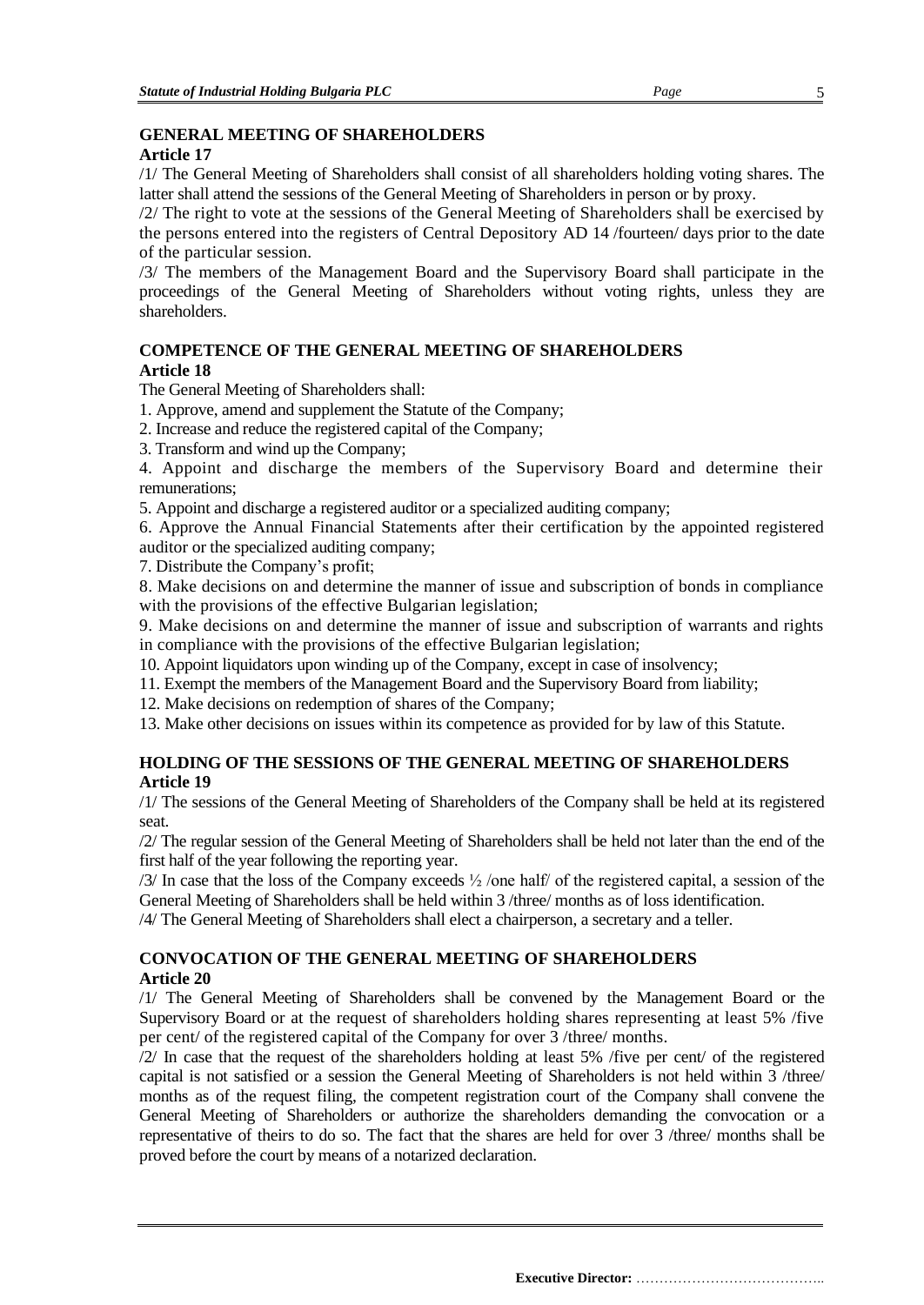/3/ The convocation of the General Meeting of Shareholders shall be made by an invitation submitted to

the Commercial Register and announced as provided for by law. The invitation shall include the statutory requisites. The period from the date of publication till the opening of the particular session shall not be less than 30 /thirty/ days.

## **RIGHT TO INFORMATION**

## **Article 21**

All written documents related to the agenda of the sessions of the General Meeting of Shareholders shall be made available to the shareholders not later than the date of publication of the invitation for convocation of the General Meeting of Shareholders. Upon request, these documents shall be handed over to each shareholder free of charge.

## **LIST OF ATTENDANTS**

## **Article 22**

A list of attendants shall be prepared at each session of the General Meeting of Shareholders, indicating the shareholders or their proxies and the number of owned or represented shares. The shareholders or their proxies shall ascertain their presence with signature. The list of attendants shall be certified by the chairperson and the secretary of the General Meeting of Shareholders.

## **PROXIES**

## **Article 23**

/1/ Each shareholder shall be entitled to authorize a proxy to represent it at the sessions of the General Meeting of Shareholders. The proxy may be a person other than a shareholder.

/2/ The authorization of a proxy to represent a shareholder at the sessions of the General Meeting of Shareholders of the Company shall be made in writing and issued explicitly for the particular session, bear the notarized signature of the authorizer and have form and minimum contents as provided for by law.

/3/ A proposal on representation of a shareholder or shareholders holding over 5% /five per cent/ of the votes in the General Meeting of Shareholders of the Company shall be published in a national daily or sent to each shareholder who is an addressee of the proposal in compliance with the provisions of the effective legislation.

/4/ Reauthorization with powers under Paragraph 1 and a power of attorney issued in breach of the requirements under Paragraph 1 shall be null and void.

/5/ Upon opening a session of the General Meeting of Shareholders, the chairperson shall inform the persons attending the session of the presented powers of attorney.

/6/ The rules on voting by proxy, the power of attorney forms for voting and the manners of notifying the Company of authorization through e-means shall be determined by the Management Board and published at the website of the Company.

## **QUORUM**

## **Article 24**

 $/1/$  A session of the General Meeting of Shareholders shall be considered legitimate if over  $\frac{1}{2}$ /one half/ of the voting shares are presented or represented thereat, unless another quorum is provided for by law.

/2/ In the absence of quorum in the cases under Paragraph 1, a new session of the General Meeting of Shareholders shall be set down for a date not earlier than 14 /fourteen/ days as of the previous one and this new session shall be considered legitimate and the General Meeting of Shareholders shall make decisions thereat regardless of the registered capital attending or represented at the session. The date of the new session may be specified in the invitation to the first one. The agenda of the new session may include no items as provided for by Article 223a of the Law on Commerce.

## **MAJORITY**

## **Article 25**

The decisions of General Meeting of Shareholders shall be made with a majority of over  $\frac{1}{2}$  /one half/ of the voting shares represented at the meeting, except for: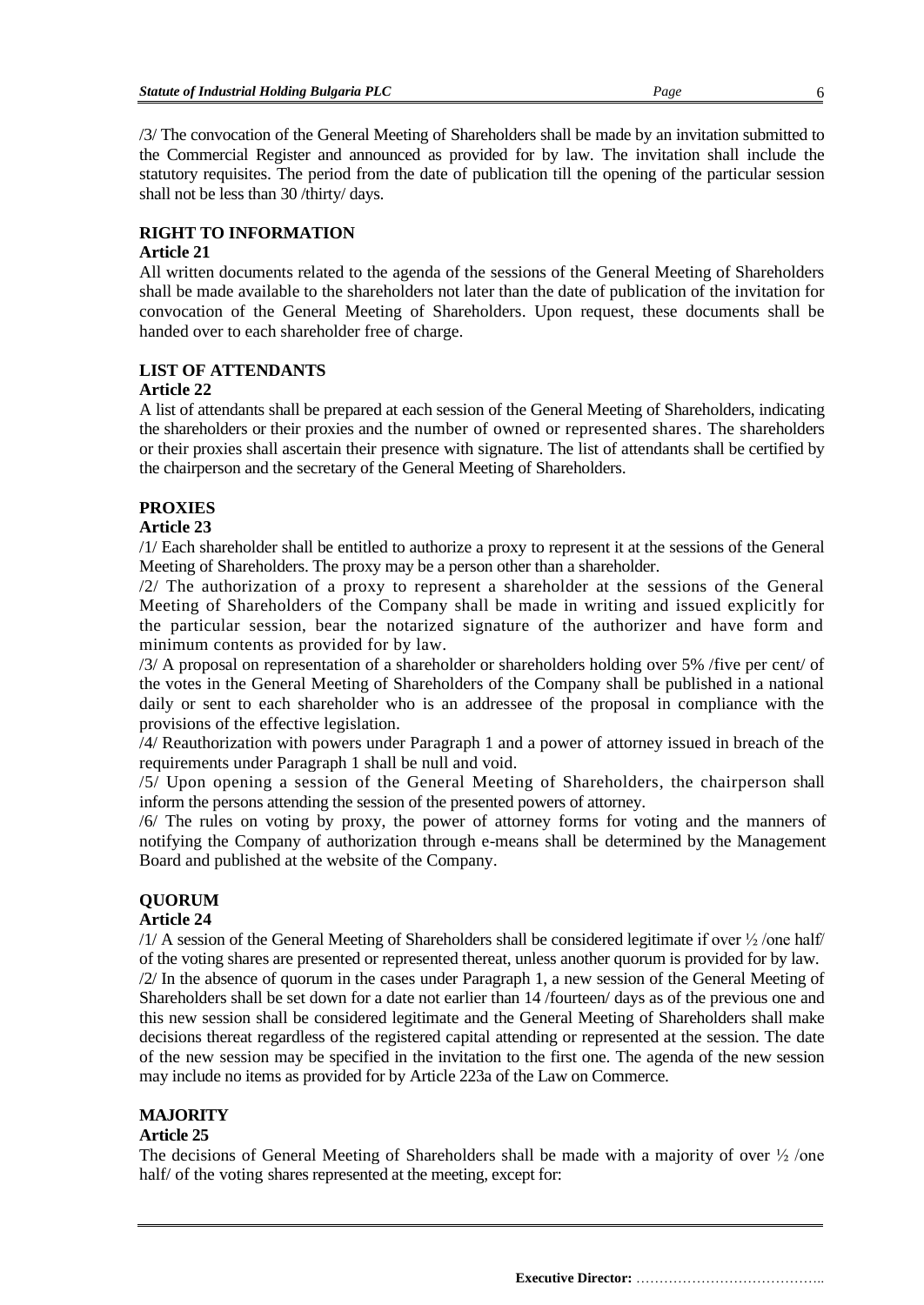a/ The decisions under Article 18, Paragraphs 1, 2, 3 /only related to winding up/, 8 and 9, which are to be made with a majority of 2/3 /two thirds/ of the voting shares represented at the session;

b/ The decisions requiring a higher majority in compliance with the effective legislation or this Statute.

## **CONFLICT OF INTERESTS**

#### **Article 26**

A shareholder or a proxy of a shareholder shall not be entitled to vote at the sessions the General Meeting of Shareholders on:

1. Filing a claim against the shareholder;

2. Undertaking of actions or waiver of such actions in respect of the shareholder's liability to the Company.

#### **DECISIONS**

## **Article 27**

/1/ The decisions of the General Meeting of Shareholders shall be effective immediately, unless the General Meeting of Shareholders makes a decision on another effective date.

/2/ The decisions on amendments or supplements to the Statute, increase or reduction of the registered capital, transformation or winding up of the Company, appointment or discharge of the members of the Management Board and the Supervisory Board, as well as decisions on the appointment of liquidators, shall be effective as of their entry into the Commercial Register.

/3/ The General Meeting of Shareholders shall have no right to make decisions, which have not been communicate or announced under the terms and conditions provided for by law, unless all shareholders or proxies of theirs are present at the session and none of them raises an objection against the particular issues discussion.

#### **MINUTES**

#### **Article 28**

At each session of the General Meeting of Shareholders, minutes shall be prepared and signed as provided for by law. The minutes shall be signed by the chairperson, the secretary and the tellers. The list of attendants and other documents related to the convocation of the General Meeting of Shareholders shall be attached to the minutes. The session minutes shall form a special book and be kept throughout the term of existence of the Company.

## **SUPERVISORY BOARD**

#### **Article 29**

/1/ The Supervisory Board shall not take part in the management of the Company. The Supervisory Board shall represent the Company only in its relations with the Management Board.

/2/ The Supervisory Board shall consist of 3 /three/ to 7 /seven/ members. The General Meeting of Shareholders shall determine the number and the personality of the members of the Supervisory Board.

/3/ The Supervisory Board shall consist of legally able individuals and/or legal entities, which are to meet the statutory requirements.

/4/ At least 1/3 /one third/ of all members of the Supervisory Board of the Company shall be independent persons within the meaning of Article 116a, Paragraph 2 of the Law on Public Offering of Securities.

/5/ The term of office of the Supervisory Board shall be 5 /five/ years and the term of office of the first Supervisory Board shall be 3 /three/ years.

/6/ The members of the Supervisory Board may be discharged from their office prior to the expiry of the term of office, for which they are elected.

/7/ The members of the Supervisory Board may be re-elected without restrictions.

/8/ The Supervisory Board shall adopt Operating Rules to regulate its work and elect a chairperson and a deputy chairperson among its members.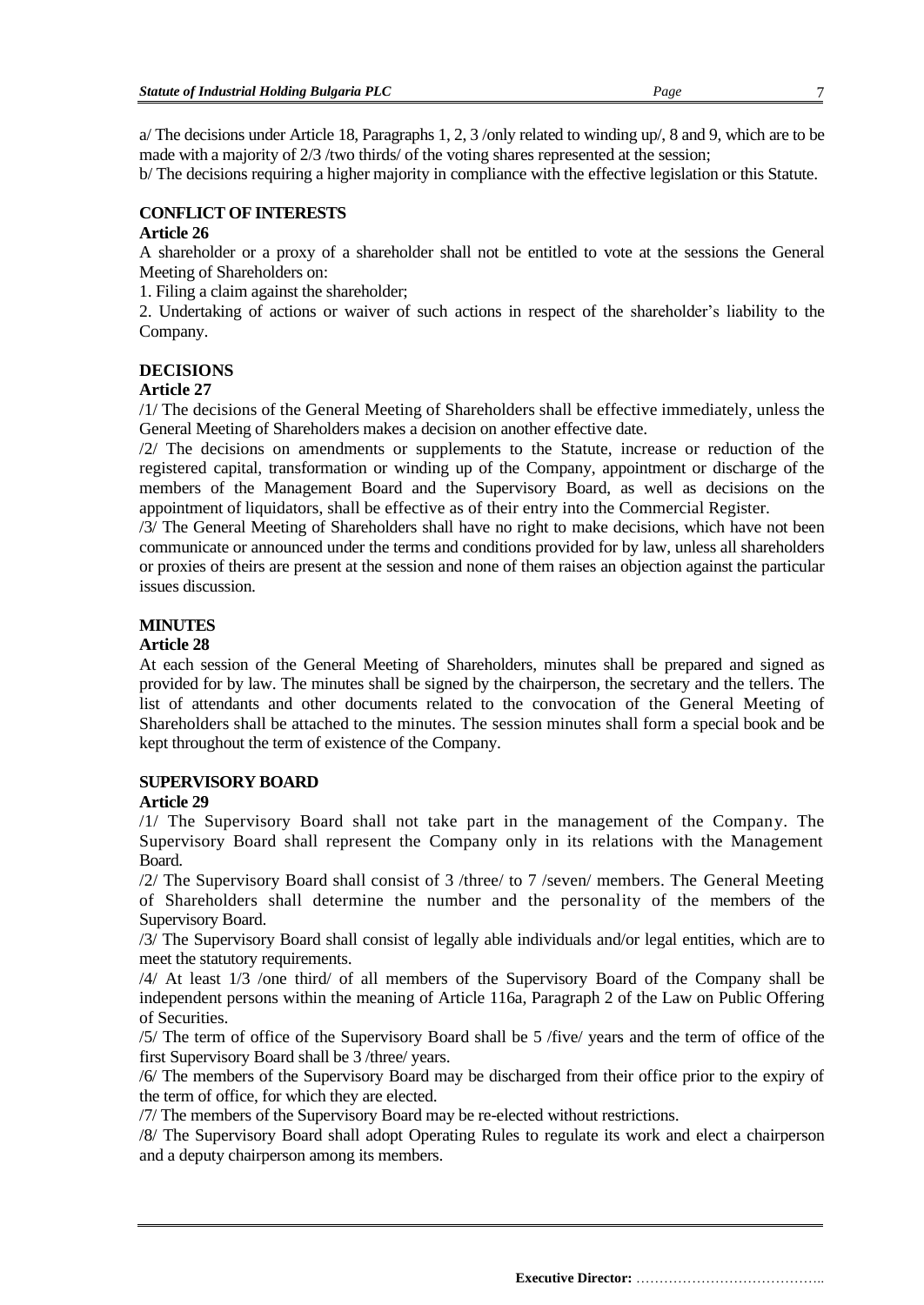/9/ The chairperson shall convoke the sessions of the Supervisory Board at its own discretion as well as at the request of members of the Supervisory Board or members of the Management Board. The Supervisory Board shall have a regular session at least once per 3 /three/ months.

/10/ The chairperson of the Supervisory Board shall sign the Company's management and representation agreements with the executive directors.

#### **DECISIONS OF THE SUPERVISORY BOARD**

## **Article 30**

/1/ The Supervisory Board may make decisions provided that more than  $\frac{1}{2}$  /one half/ of its members attend the particular sessions in person or are represented by another member of the Supervisory Board authorized in writing.

/2/ The decisions shall be made with simple majority of the present members of the Supervisory Board unless otherwise required by law or this Statute.

/3/ The Supervisory Board may also make decisions without holding a session provided that all members have agreed upon such decision in writing.

/4/ Each member of the Supervisory Board may authorize another member of the latter to represent it and vote on its behalf at the sessions of the Supervisory Board. None of the members of the Supervisory Board shall be entitled to act as a proxy of more than one member of the Supervisory Board.

/5/ Each member of the Supervisory Board who authorizes or revokes authorization of a proxy shall be obliged to duly notify the chairperson of the Supervisory Board.

/6/ All decisions of the Supervisory Board shall be incorporated in the respective session minutes, which are to be signed by all attending members and indicate the vote of each member on the issues discussed.

# **REMUNERATIONS OF THE MEMBERS OF THE SUPERVISORY BOARD**

#### **Article 31**

/1/ The Company shall pay remunerations to the members of the Supervisory Board to the amount stipulated by the General Meeting of Shareholders of the Company. The relations between the Company and a member of the Supervisory Board shall be settled by an agreement concluded with the Company acting through a person authorized by the General Meeting of Shareholders.

/2/ The Company shall pay each member of the Supervisory Board all duly proved travelling, accommodation and other expenses for participation in the sessions of the Supervisory Board or the General Meeting of Shareholders as well as all expenses reasonably made by the member upon or in connection with the performance of the Company's activities or fulfilment of the member's obligations.

## **MANAGEMENT BOARD**

#### **Article 32**

/1/ The Management Board shall manage and represent the Company whereby its activity shall be performed under the supervision of the Supervisory Board.

/2/ The Management Board shall consist of 3 /three/ to 5 /five/ members. The Supervisory Board shall determine the number and the personality of the members of the Management Board.

/3/ The members of the Management Board shall be elected by the Supervisory Board, which determines their remunerations and may substitute them at any time.

/4/ The members of the Management Board shall meet the statutory requirements.

/5/ The members of the Management Board shall be entitled personally or via third persons to effect business transactions, to hold interests in trading companies as partners with unlimited liability and to be elected procurators, managers or members of boards of other companies, which carry out activities competitive to the Company's activity only after explicit consent of the Supervisory Board of the Company.

/6/ The term of office of the Management Board shall be 5 /five/ years and the term of office of the first Management Board shall be 3 /three/ years.

/7/ None of the members of the Management Board shall be entitled to act as a proxy of more than 1 /one/ member of the Management Board.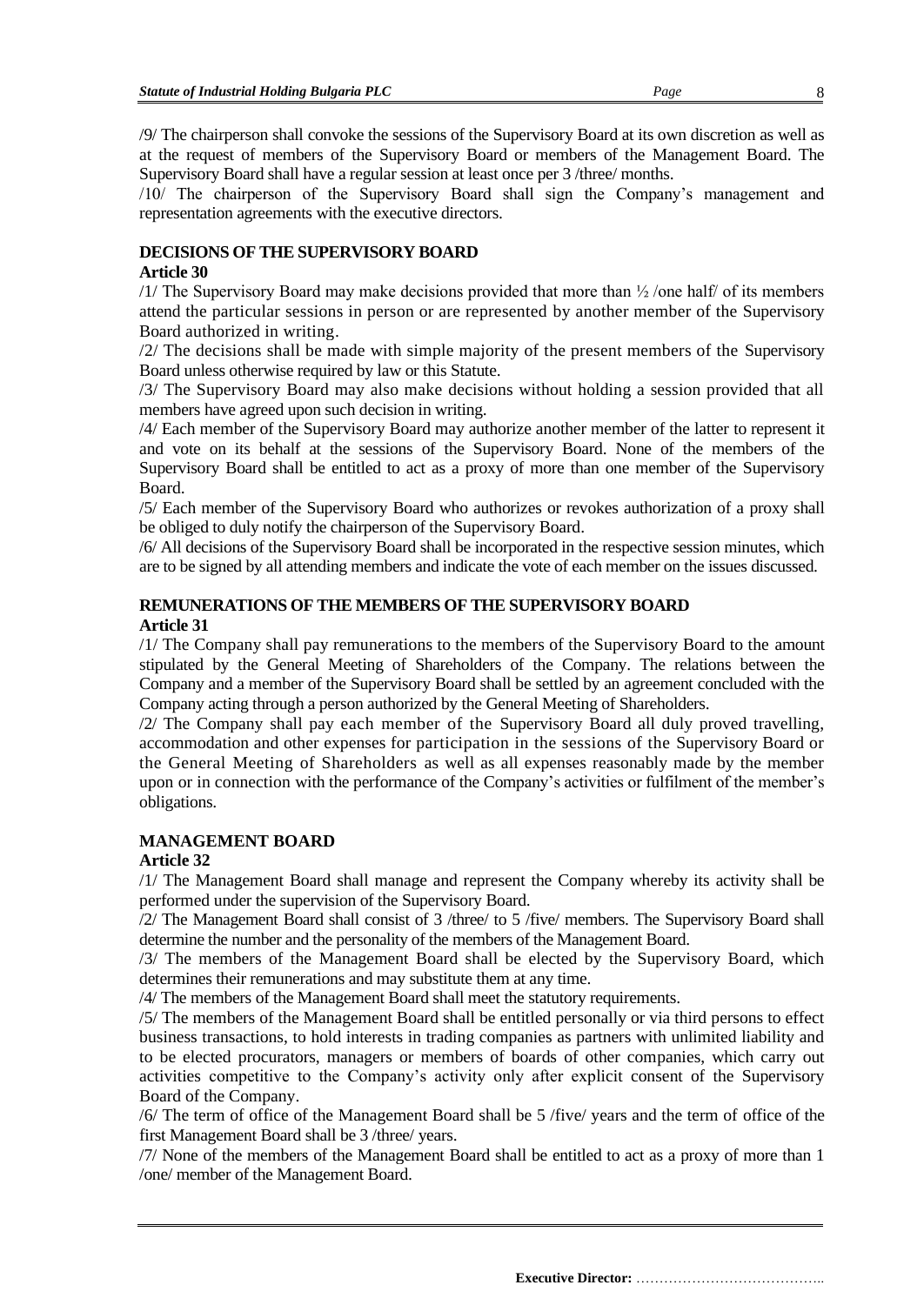/8/ Each member of the Management Board who authorizes or revokes the authorization of a proxy shall duly notify the chairperson of the Management Board.

/9/ The Management Board shall elect a chairperson and a deputy chairperson among its members and adopt Operating Rules to regulate its work, which are to be approved by the Supervisory Board.

/10/ All decisions of the Management Board shall be incorporated in the respective session minutes, which are to be signed by all attending members and indicate the vote of each member on the issues discussed.

/11/ The relations between the Company and a member of the Management Board shall be settled by a management agreement. The agreement shall be concluded in writing with the Company acting through the chairperson of the Supervisory Board or through another member of the Supervisory Board authorized by the chairperson.

## **REPRESENTATION POWER**

## **Article 33**

/1/ Subject to the approval of the Supervisory Board, the Management Board shall appoint a person/s among its members to represent the Company /executive director/s/.

/2/ The names of the persons authorized to represent the Company shall be entered into the Commercial Register and promulgated.

/3/ Any restriction on the representation powers of the person/s under the previous paragraph shall not be effective with respect to third persons. The authorization and its withdrawal shall be effective as to third bona-fide parties after due entry and promulgation.

## **CONVOCATION AND HOLDING OF THE SESSIONS OF THE MANAGEMENT BOARD**

## **Article 34**

/1/ The Management Board shall hold a session at least once a month.

/2/ The Management Board may make decisions provided that more than ½ /one half/ of its members are present at the particular session in person or by proxy.

/3/ The decisions shall be made with a majority of over one-half of the present and/or represented members of the Management Board.

/4/ The Management Board may also make decisions without holding a session provided that all members have agreed upon such decision in writing.

#### **REPORTS BY THE MANAGEMENT BOARD Article 35**

/1/ The Management Board shall report its activity to the Supervisory Board of the Company at least once per 3 /three/ months.

/2/ The Supervisory Board shall be entitled to request from the Management Board presentation of information or reports on each issue concerning the Company at any time.

## **GENERAL PROVISIONS REGULATING THE BOARDS' PROCEEDINGS Article 36**

/1/ All members of the Supervisory Board shall have equal rights and obligations regardless of the internal allocation of their functions. All members of the Management Board shall have equal rights and obligations regardless of the internal allocation of their functions.

/2/ A person who is proposed to be elected a board member shall be obliged to immediately notify in writing the General Meeting of Shareholders respectively the Supervisory Board prior to its election of: 1. Its participation in trading companies as a partner with unlimited liability;

2. Holding of over 25% /twenty five per cent/ of the registered capital of another company;

3. Its participation in the management bodies of other companies or cooperatives as procurator, manager or board member.

The person under the previous sentence shall be also obliged to notify in writing the General Meeting of Shareholders respectively the Supervisory Board when these circumstances arise after its election as a board member.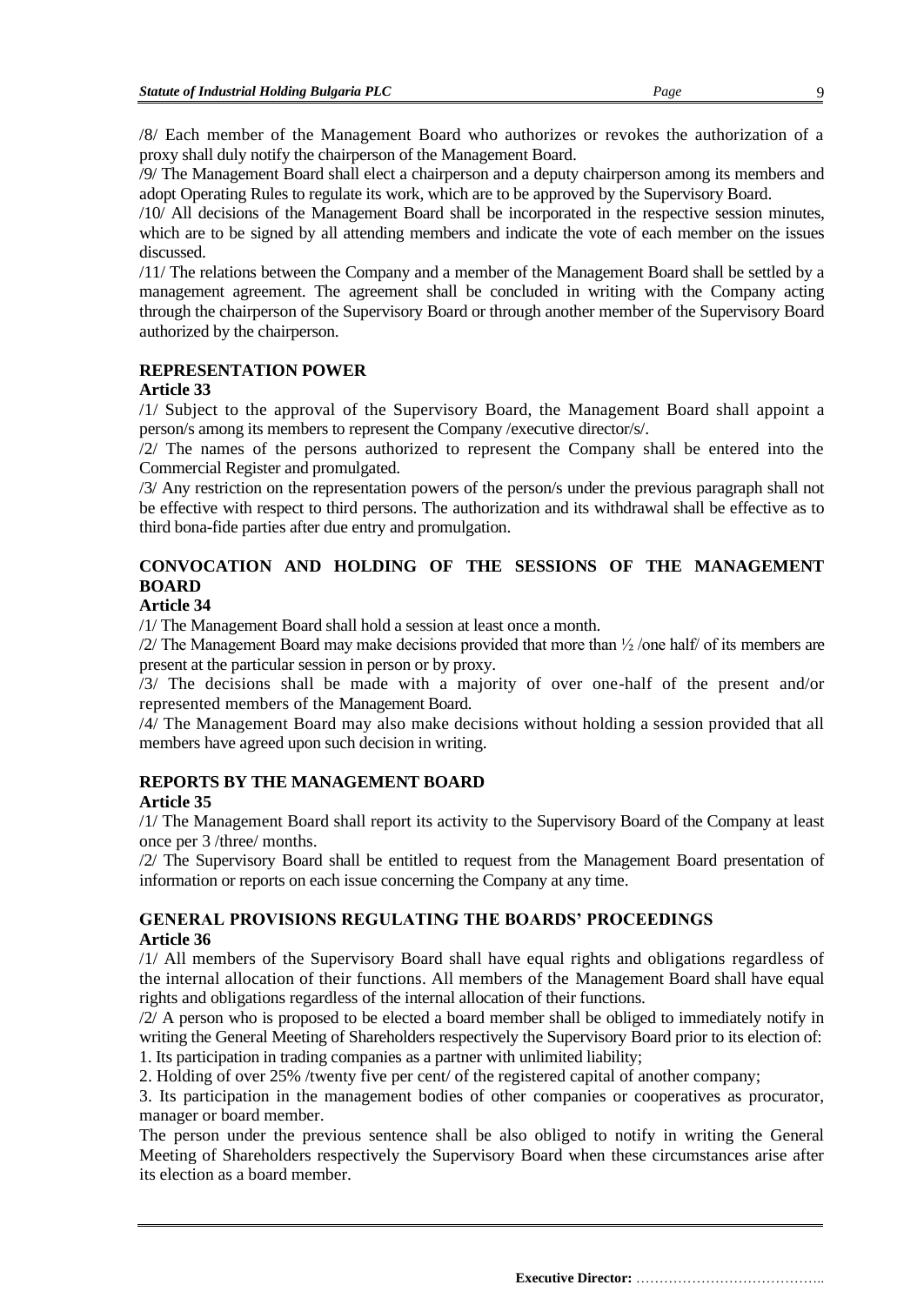/3/ The board members /individuals and individuals representing legal entities/ and the procurator of the Company shall be obliged:

1. To perform their obligations with due diligence in a manner, which they reasonably consider to be in favour of all shareholders of the Company and using only such information they reasonably consider to be detailed and trustworthy;

2. To be loyal with respect to the Company and:

a/ To choose the Company's interest rather than their own;

b/ To ovoid direct or indirect conflicts between their own interests and the interests of the Company and, in case such conflicts occur, to reveal them entirely, in due course and in writing before the respective body whereby the member in conflict shall not participate and shall not exercise any influence over the other board members during the course of decision making on that issue;

c/ Not to disclose non-public information regarding the Company prior and after their dismissal as members of the Management Board or the Supervisory Board or procurators till the moment of public announcement of the respective circumstances by the Company.

/4/ The board members shall be jointly liable for damages, which they guiltily cause to the Company. /5/ Each board member may be released from liability if found not guilty for the damages caused.

/6/ The members of the Management Board and the Supervisory Board and the procurator shall provide guarantees for their management in BGN up to the amount of their gross quarterly remunerations.

/7/ The guarantees under the previous sentence shall be released in the following two cases:

a/ In favour of the person who provides the guarantee – after the date of the decision of the General Meeting of Shareholders on release from liability of such person and after its release from office;

b/ In favour of the Company – in case that the General Meeting of Shareholders decides so upon ascertainment of damages caused to the Company.

/8/ Each board member may request in writing from the Company to be released from office prior to the expiry of its term of office and deleted from the Commercial Register. In case that the Company fails to enter such release from office within 6 /six/ months as of the receipt of the notification, the member may file a request for entry of this circumstance with the court at its own discretion.

## **INVESTOR RELATIONS DIRECTOR**

## **Article 36a**

/1/ The Management Board of the Company shall appoint an Investor Relations Director based on labour agreement.

/2/ The Investor Relations Director shall:

a/ Carry out effective relations between the Management Board of the Company and its shareholders and the persons interested in investing in the Company's securities in compliance with the provisions of the effective legislation. The Investor Relations Director shall provide them with information on the current financial and economic positions of the Company as well as with any other information they are entitled to receive under the law in their capacity of shareholders or investors;

b/ Be liable for sending all documents relating to the convoked sessions of the General Meeting of Shareholders to all shareholders requesting them within the statutory terms;

c/ Draft and keep true and detailed minutes of the sessions of the Management Board and the Supervisory Board of the Company;

d/ Be liable for sending all necessary reports and notifications of the Company to the Financial Supervision Commission, the regulated market where the securities issued by the Company are traded and Central Depositary AD;

e/ Keep a register of the sent documents under letters b/ and d/ and of the received requests and information provided under letter a/ whereby, in case of no providing of requested information, the reasons thereof shall be described.

/3/ The Investor Relations Director shall report its activity to the shareholders at the annual session of the General Meeting of Shareholders.

/4/ The persons managing the Company shall be obliged to assist the Investor Relations Director and control the performance of the obligations under Paragraph 2.

**Executive Director:** …………………………………..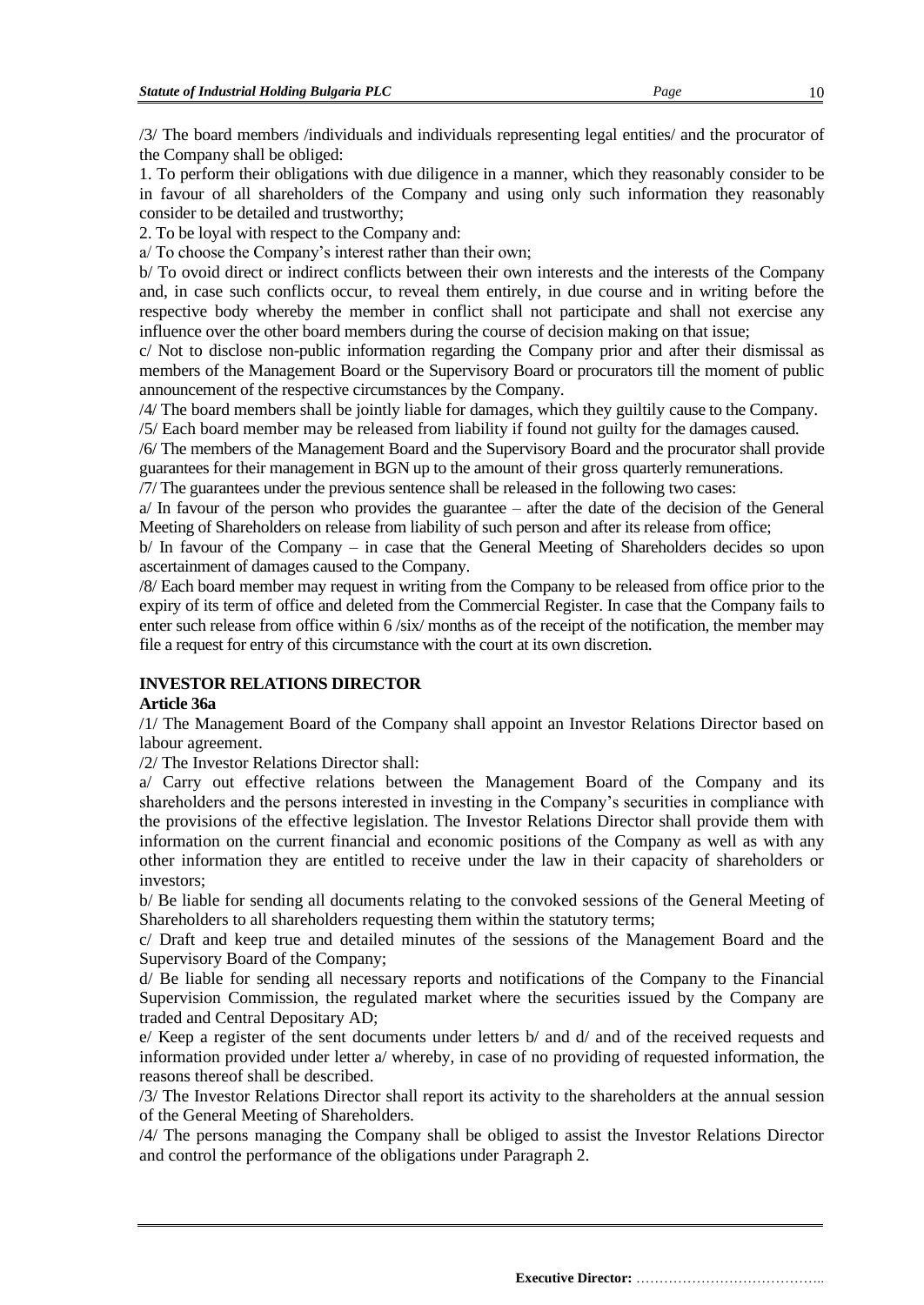#### **Chapter IV**

## **ACCOUNTING, ANNUAL STATEMENTS AND REPORTS AND PROFIT DISTRIBUTION**

## **ACCOUNTING AND ANNUAL STATEMENTS AND REPORTS Article 37**

/1/ The Company shall keep its accounting in compliance with the Law on Accountancy and the effective legislation.

/2/ The financial year of the Company shall coincide with the calendar year.

/3/ Each year, the Management Board shall prepare Annual Financial Statements and Annual Activity Report and shall present them to the registered auditor or the specialized auditing company appointed by the General Meeting of Shareholders.

## **AUDIT AND APPROVAL OF THE ANNUAL FINANCIAL STATEMENTS Article 38**

/1/ The Annual Financial Statements shall be audited by the registered auditor or by the specialized auditing company appointed by the General Meeting of Shareholders, which are to be responsible for their impartial and reliable audit and for the non-disclosure of the Company's confidential information. The Annual Financial Statements cannot be approved by the General Meeting without such audit.

/2/ The audit shall aim to ascertain whether the current legal provisions applicable to annual financial statements are complied with.

/3/ In case that the General Meeting of Shareholders fails to appoint a registered auditor after the expiry of the calendar year, a registration officer of the Registry Agency shall appoint a registered auditor at the request of the Management Board, the Supervisory Board or any shareholder.

/4/ After the receipt of the Report by the registered auditor or the specialized auditing company, the Management Board shall present the Annual Financial Statements of the Company, the Activity Report by the Management Board and the Report by the registered auditor or the specialized auditing company to the Supervisory Board. The Management Board shall also present a proposal on profit distribution to the General Meeting of Shareholders.

/5/ At a session of the Supervisory Board attended by the registered auditor or an authorized representative of the specialized auditing company, the Supervisory Board shall examine the Annual Financial Statements of the Company, the Activity Report by the Management Board, the Report by the registered auditor or the specialized auditing company and the proposal on profit distribution and make a decision on convocation of a regular session of the General Meeting of Shareholders of the Company following their approval.

/6/ The Annual Financial Statements duly examined and approved by the General Meeting of Shareholders shall be submitted to the Commercial Register.

## **PROFIT DISTRIBUTION**

#### **Article 39**

Profit shall be distributed based on a decision of the General Meeting of Shareholders at the proposal of the Management Board and the Supervisory Board subject to the provisions of the effective legislation and this Statute.

#### **RESERVE FUND**

#### **Article 40**

/1/ The Company shall be obliged to form a Reserve Fund.

/2/1 The Reserve Fund shall be formed of the following sources:

 $a/ 1/10$  /one tenth/ of the profit, which is to be taken to the Reserve Fund until it reaches  $1/10$  /one tenth/ of the registered capital;

b/ The cash received over the nominal values of shares and bonds upon their issue;

c/ The additional payments made by the shareholders for the privileges provided for their shares;

d/ Other amounts based on a decision of the General Meeting of Shareholders.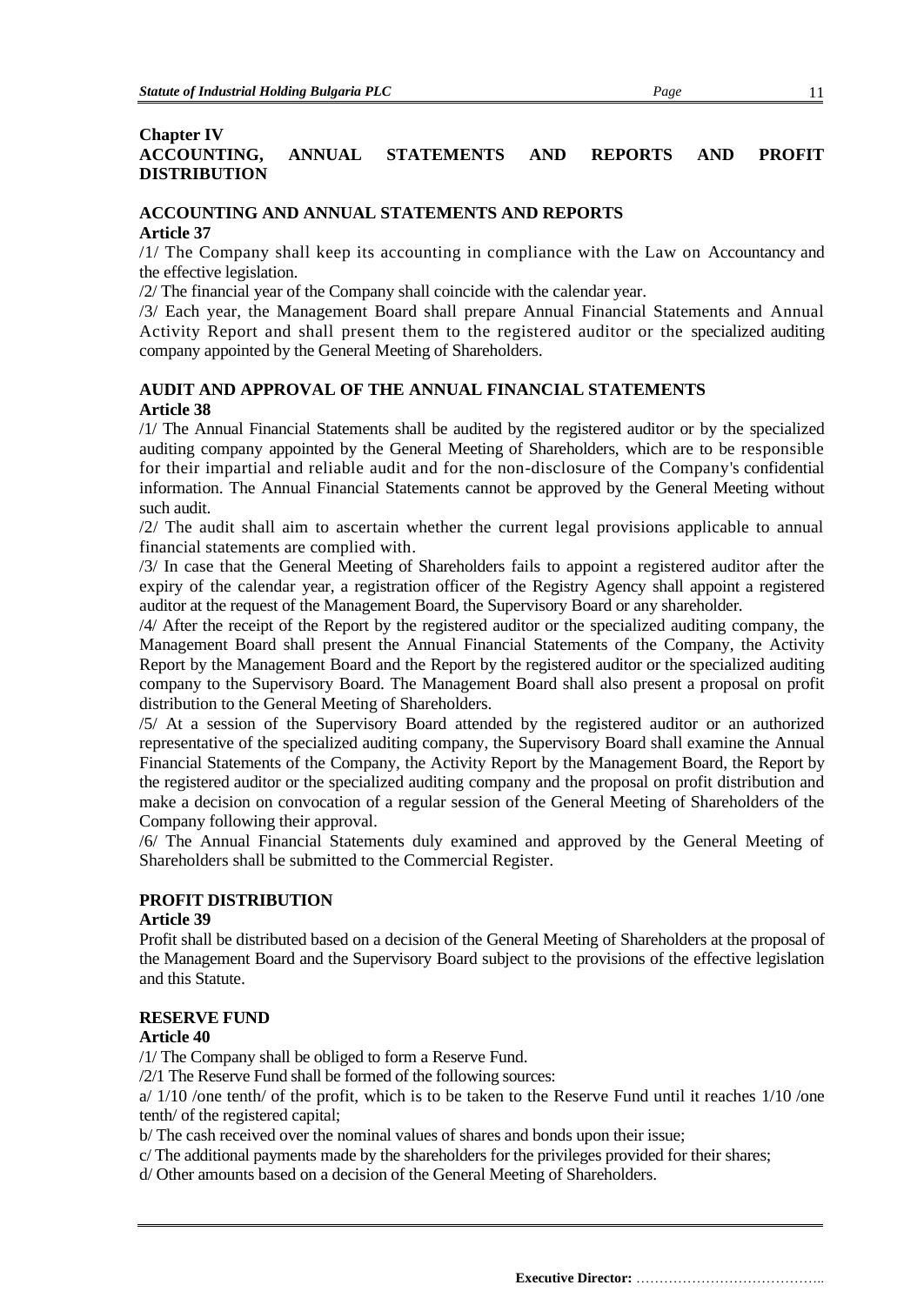12

/3/ The Reserve Fund shall be used to cover prior-period and current losses only. In case that the Reserve Fund exceeds 1/10 /one tenth/ of the registered capital, the surplus may also be used to increase the registered capital of the Company.

## **PAYMENT OF DIVIDENDS**

#### **Article 41**

/1/ Right to dividend shall have each shareholder of the Company who is entered into the registers of Central Depository as a shareholder on the 14<sup>th</sup> day after the session at which the General Meeting of Shareholders approves the Annual Financial Statements and makes a decision on profit distribution.

/2/ The Company shall pay its shareholders the voted dividends within 3 /three/ months as of the date of the particular session of the General Meeting of Shareholders. Dividends shall be paid with the assistance of Central Depositary AD as provided for by law.

## **Chapter V COMPANY TRANSFORMATION**

## **Article 42**

The transformation of the Company shall be performed in compliance with the Law on Public Offering of Securities.

## **Chapter VI WINDING UP AND LIQUIDATION**

#### **Article 43**

/1/ The Company shall be wound up based on a decision of the General Meeting of Shareholders in the cases under Article 252 of the Law on Commerce.

/2/ Upon winding up of the Company, liquidation shall be executed in compliance with the provisions of Article 266 and the following of the Law on Commerce.

## **FINAL PROVISIONS**

**Paragraph 1.** All issues unsettled in this Statute shall be governed by the Bulgarian legislation.

Paragraph 2. This Statute was approved by the General Meeting of Shareholders of the Company at a session held on 27.02.1998 in Sofia and amended and supplemented by a decision made by the General Meeting of Shareholders of the Company at a session held on 08.06.1999 in Sofia, a decision made by the General Meeting of Shareholders of the Company at a session held on 25.08.1999 in Sofia, a decision made by the General Meeting of Shareholders of the Company at a session held on 29.08.2000 in Sofia, a decision made by the General Meeting of Shareholders of the Company at a session held on 29.06.2001 in Sofia, and in compliance with a subscription for increase of the registered capital of the Company closed on 15.02.2002, a decision made by the General Meeting of Shareholders of the Company at a session held on 14.06.2002 in Sofia, a decision made by the General Meeting of Shareholders of the Company at a session held on 24.06.2003 in Sofia, a decision made by the General Meeting of Shareholders of the Company at a session held on 06.03.2004 in Sofia, a decision made by the General Meeting of Shareholders of the Company at a session held on 01.06.2007 in Sofia, a decision made by the General Meeting of Shareholders of the Company at a session held on 29.08.2007 in Sofia, a decision made by the General Meeting of Shareholders of the Company at a session held on 30.06.2008 and a decision of the Management Board on 15.02.2010 г. and on the grounds of Article 12а of the Statute, in relation with Article 196 of the Law on Commerce and on 22.02.2010 г. and on a subscription for capital increase of the Company, ended on 27.05.2010 and on a subscription for capital increase of the Company, ended on 31.03.2011 and a decision made by the General Meeting of Shareholders of the Company at a session held on 30.06.2011 in Sofia, with a decision of the General Meeting of the